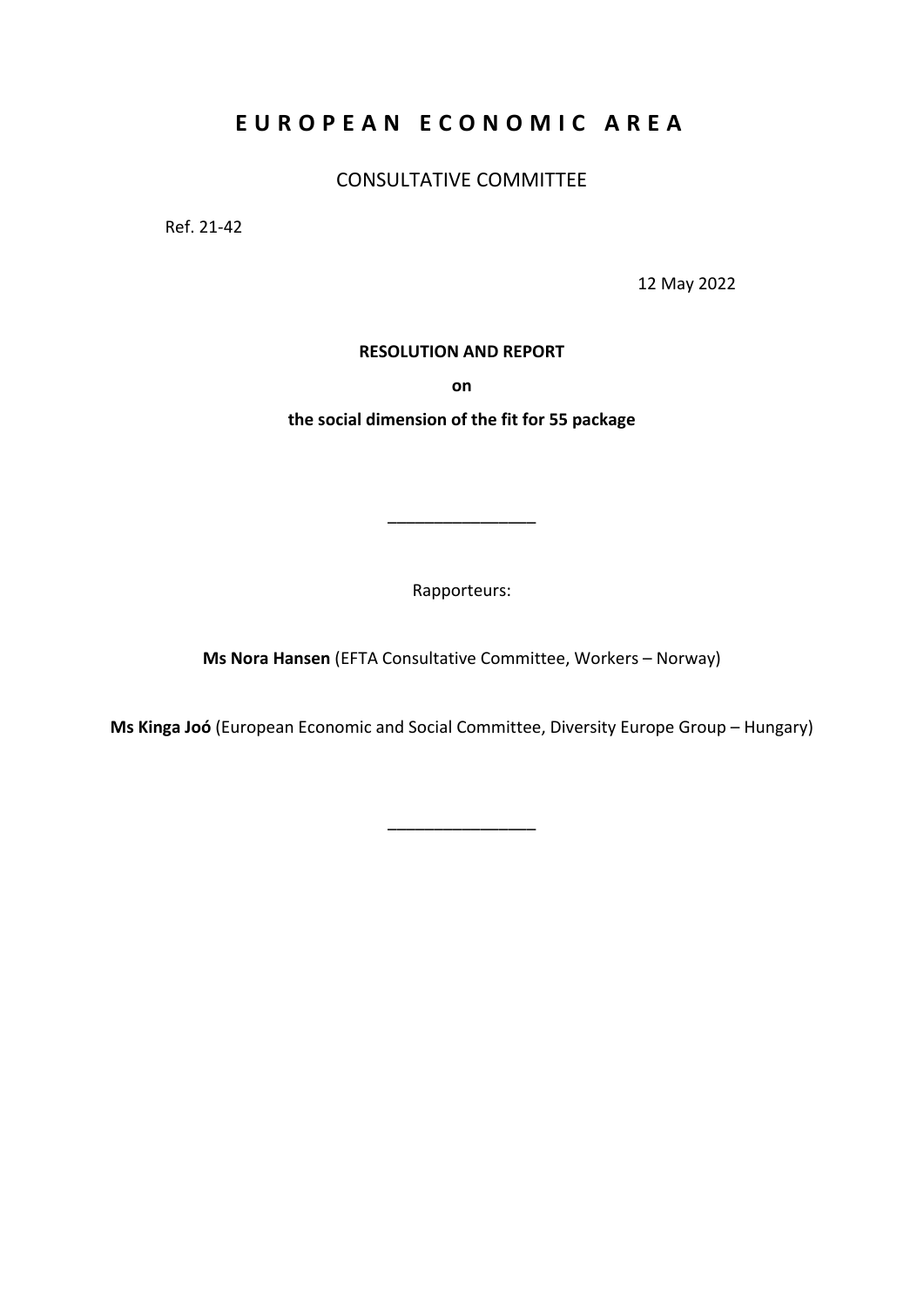# **RESOLUTION**

#### **on**

# **the social dimension of the fit for 55 package**

The Consultative Committee of the European Economic Area (EEA CC):

- Having regard to the Agreement on the European Economic Area (EEA Agreement), and in particular Article 96 thereof,
- Having regard to the European Commission Communication 'Fit for 55': delivering the EU's Climate Target on the way to climate neutrality of [1](#page-1-0)4 July 2021, $<sup>1</sup>$  the European</sup> Commission Communication on the European Green deal of 11 December [2](#page-1-1)019,<sup>2</sup> the European Commission proposal for a Directive amending the EU ETS of 14 July 2021,<sup>[3](#page-1-2)</sup> the European Commission Proposal for a Regulation establishing a Social Climate Fund of 1[4](#page-1-3) July 2021,<sup>4</sup> and the European Commission Proposal for a Council Recommendation on ensuring a fair transition towards climate neutrality of 14 December 2021, [5](#page-1-4)
- Having regard to the Paris Agreement which takes into account the imperative of a just transition of the workforce and the creation of decent work and quality jobs in accordance with nationally defined development priorities,<sup>[6](#page-1-5)</sup> the 2015 ILO Guidelines for a Just Transition,<sup>7</sup> the 201[8](#page-1-7) Solidarity and Just Transition Silesia Declaration,<sup>8</sup> and

<span id="page-1-0"></span><sup>&</sup>lt;sup>1</sup> "'Fit for 55': delivering the EU's Climate Target on the way to climate neutrality", *European Commission*, 14 July 2021

<span id="page-1-1"></span><sup>&</sup>lt;sup>2</sup> "The European Green Deal", [European Commission,](https://eur-lex.europa.eu/legal-content/EN/TXT/?qid=1588580774040&uri=CELEX%3A52019DC0640) 11 December 2019

<span id="page-1-2"></span><sup>&</sup>lt;sup>3</sup> Proposal for the revision of EU ETS[, European Commission,](https://ec.europa.eu/info/sites/default/files/revision-eu-ets_with-annex_en_0.pdf) 14 July 2021

<span id="page-1-3"></span><sup>4</sup> Proposal establishing the Social Climate Fund[, European Commission,](https://ec.europa.eu/info/sites/default/files/social-climate-fund_with-annex_en.pdf) 14 July 2021

<span id="page-1-4"></span><sup>5</sup> Proposal for a Council Recommendation on ensuring a fair transition towards climate neutrality[, European](https://ec.europa.eu/social/main.jsp?langId=en&catId=89&newsId=10125&furtherNews=yes)  [Commission,](https://ec.europa.eu/social/main.jsp?langId=en&catId=89&newsId=10125&furtherNews=yes) 14 December 2021

<span id="page-1-5"></span><sup>6</sup> Paris agreement[, United Nations,](https://unfccc.int/sites/default/files/english_paris_agreement.pdf) 2015

<span id="page-1-6"></span> $7$  Guidelines for a just transition towards environmentally sustainable economies and societies for all, [International Labour Organisation,](https://www.ilo.org/wcmsp5/groups/public/---ed_emp/---emp_ent/documents/publication/wcms_432859.pdf) 2015

<span id="page-1-7"></span><sup>&</sup>lt;sup>8</sup> Solidarity and Just Transition Silesia Declaration[, COP24 Katowice,](https://news.industriall-europe.eu/content/documents/upload/2018/12/636797104665663270_Solidarity%20and%20Just%20Transition%20Silesia%20Declaration.pdf) 2018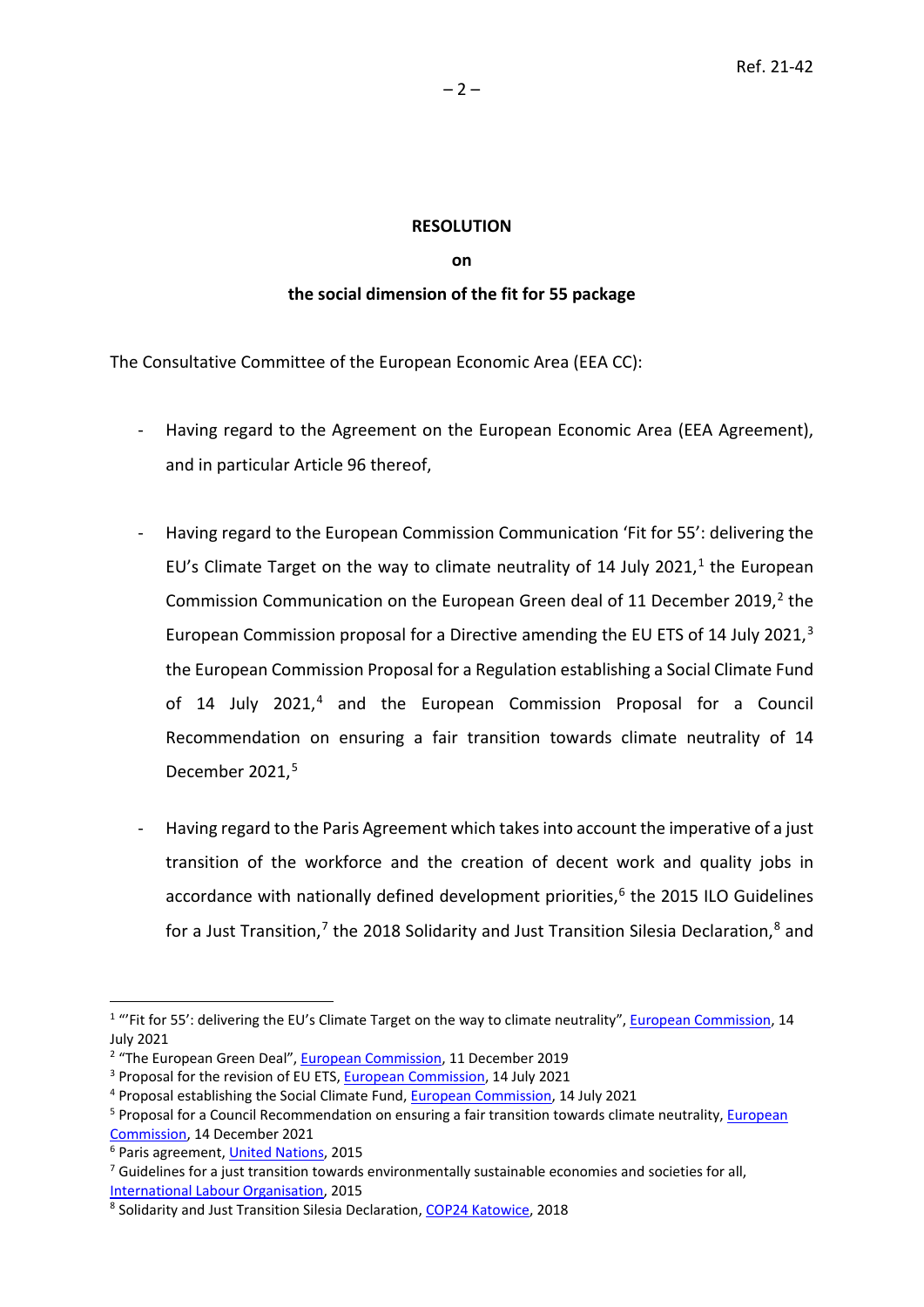the 2021 COP26 Declaration supporting the conditions for a just transition internationally, [9](#page-2-0)

- Referring to previous resolutions and reports of the EEA CC, especially the Resolution and Report on 'The European Green Deal' of 18 September 2020,<sup>[10](#page-2-1)</sup> Resolution and report on 'Benefits of 25 years of the EEA Agreement of 23 May 2019',  $^{11}$  $^{11}$  $^{11}$  Resolution on 'The EU's New Industrial Strategy and the EEA' of 18 September 2018', $^{12}$  Resolution and Report on 'Investing in quality jobs for sustainable growth' of 5 June 2015, [13](#page-2-4)
- Having regard to position papers of EU social partners, and in particular the European Economic and Social Committee's (EESC) opinion on the Revision of the EU Emissions Trading System (EU ETS), including maritime transport and Market Stability Reserve adopted on 8 December 2021, $14$  Opinion on the Social Climate Fund adopted on 9 December 2021<sup>[15](#page-2-6)</sup>, Opinion on 'Fit for 55': delivering the EU's 2030 Climate Target on the way to climate neutrality for the Plenary session on 23-24 February 2022,<sup>16</sup> and Opinion on the Carbon Border Adjustment Mechanism (CBAM) on 8 December 2021.<sup>[17](#page-2-8)</sup>
- Acting in accordance with its Rules of Procedure, and in particular Article 2(2) thereof,

While:

<span id="page-2-0"></span><sup>&</sup>lt;sup>9</sup> Supporting the conditions for a just transition internationally, [COP26 Glasgow,](https://ukcop26.org/supporting-the-conditions-for-a-just-transition-internationally/) 2021

<span id="page-2-1"></span><sup>&</sup>lt;sup>10</sup> Resolution and Report on The European Green Deal, **EEA Consultative Committee**, 18 September 2020

<span id="page-2-2"></span><sup>&</sup>lt;sup>11</sup> Resolution and Report on Benefits of 25 years of the EEA Agreement[, EEA Consultative Committee,](https://www.efta.int/sites/default/files/19-580_FINAL_Resolution_and_report_on_Benefits_of_25_years_of_the_EEA_Agreement_1.pdf) 23 May 2019

<span id="page-2-3"></span><sup>&</sup>lt;sup>12</sup> Resolution on The EU's New Industrial Strategy and the EEA[, EEA Consultative Committee,](https://www.efta.int/sites/default/files/20-3238_EEA_CC_Resolution_on_the_EUs_Industrial_Strategy_and_the_EEA.pdf) 18 September 2020

<span id="page-2-4"></span><sup>&</sup>lt;sup>13</sup> Resolution and Report on investing in quality jobs for sustainable growth, [EEA Consultative Committee,](https://www.efta.int/sites/default/files/documents/advisory-bodies/consultative-committee/cc-resolutions/English/EEA%20CC%20Resolution%20and%20report%20on%20investing%20in%20quality%20jobs%20for%20sustainable%20growth%20final.pdf) 5 June 2015

<span id="page-2-5"></span><sup>14</sup> Opinion on the revision of the EU Emissions Trading System (ETS), including maritime transport and Market Stability Reverse, **EESC**, 8 December 2021

<span id="page-2-6"></span><sup>&</sup>lt;sup>15</sup> Opinion on the Social Climate Fund, **EESC**, 8 December 2021

<span id="page-2-7"></span><sup>16 &#</sup>x27;Opinion on Fit for 55': delivering the EU's 2030 Climate Target on the way to climate neutrality, [EESC,](https://www.eesc.europa.eu/en/our-work/opinions-information-reports/opinions/fit-55-delivering-eus-2030-climate-target-way-climate-neutrality) 23 February 2022

<span id="page-2-8"></span><sup>&</sup>lt;sup>17</sup> Opinion on Carbon Border Adjustment Mechanism (CBAM), **EESC**, 8 December 2021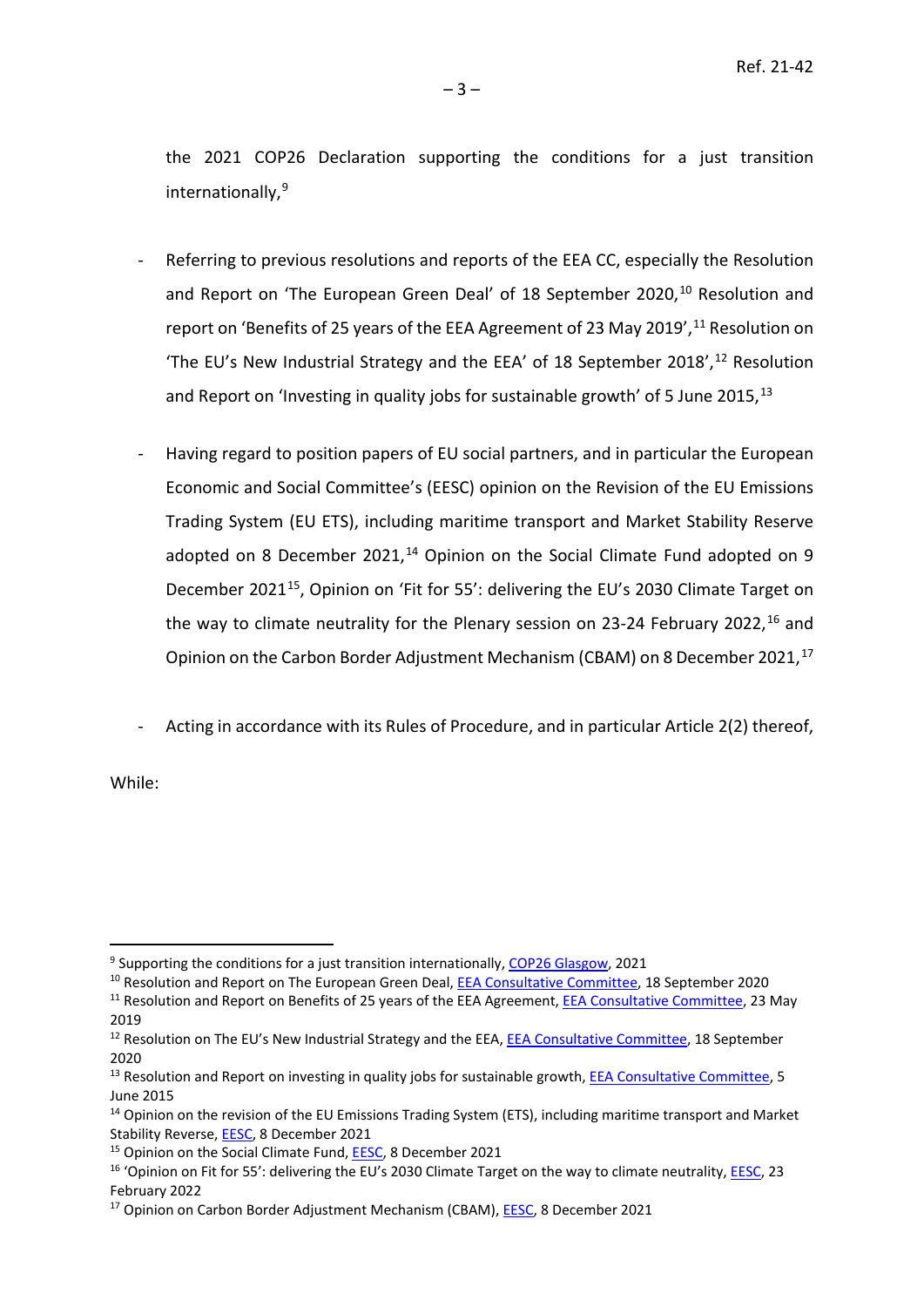- A. Acting in accordance with its mandate to enhance the awareness of the economic and social aspects of the growing interdependence of the economies of the EEA States and of their interests, as laid out by Article 96(1) of the EEA Agreement;
- B. Emphasising the highly important role of the EEA social partners for the good implementation of the EEA Agreement;

Has adopted the following Resolution, by which it:

- 1. Welcomes the initiatives proposed to mitigate the negative social and economic impact of the proposed legislation in the Fit for 55 package and the support measures that have been presented including the Social Climate Fund and the Council Recommendations on ensuring a fair transition towards climate neutrality. The EEA CC recognises the importance of credibly fighting energy and mobility poverty and ensuring a well-managed just transition towards an environmentally sustainable economy which contributes to the goals of decent work for all, social inclusion and the eradication of poverty. The EEA CC furthermore acknowledges the importance of following up the task of transforming the economy and realises the opportunity to build a new economic model for innovation and investments and jobs.
- 2. Realising the importance of raising the ambition level of efforts to reduce greenhouse gas (GHG) emissions to comply with objectives set in the European Climate Law and the European Green Deal and fully supports the overarching objective of producing a 55% GHG reduction by 2030 and a carbon neutral economy by 2050.
- 3. Emphasises the monumental societal and economic effects the Fit for 55 package will have, not only on the EU Member States, but also on the EEA EFTA States that are fully integrated in the Single Market and are expected to adopt a large share of the proposed legislation.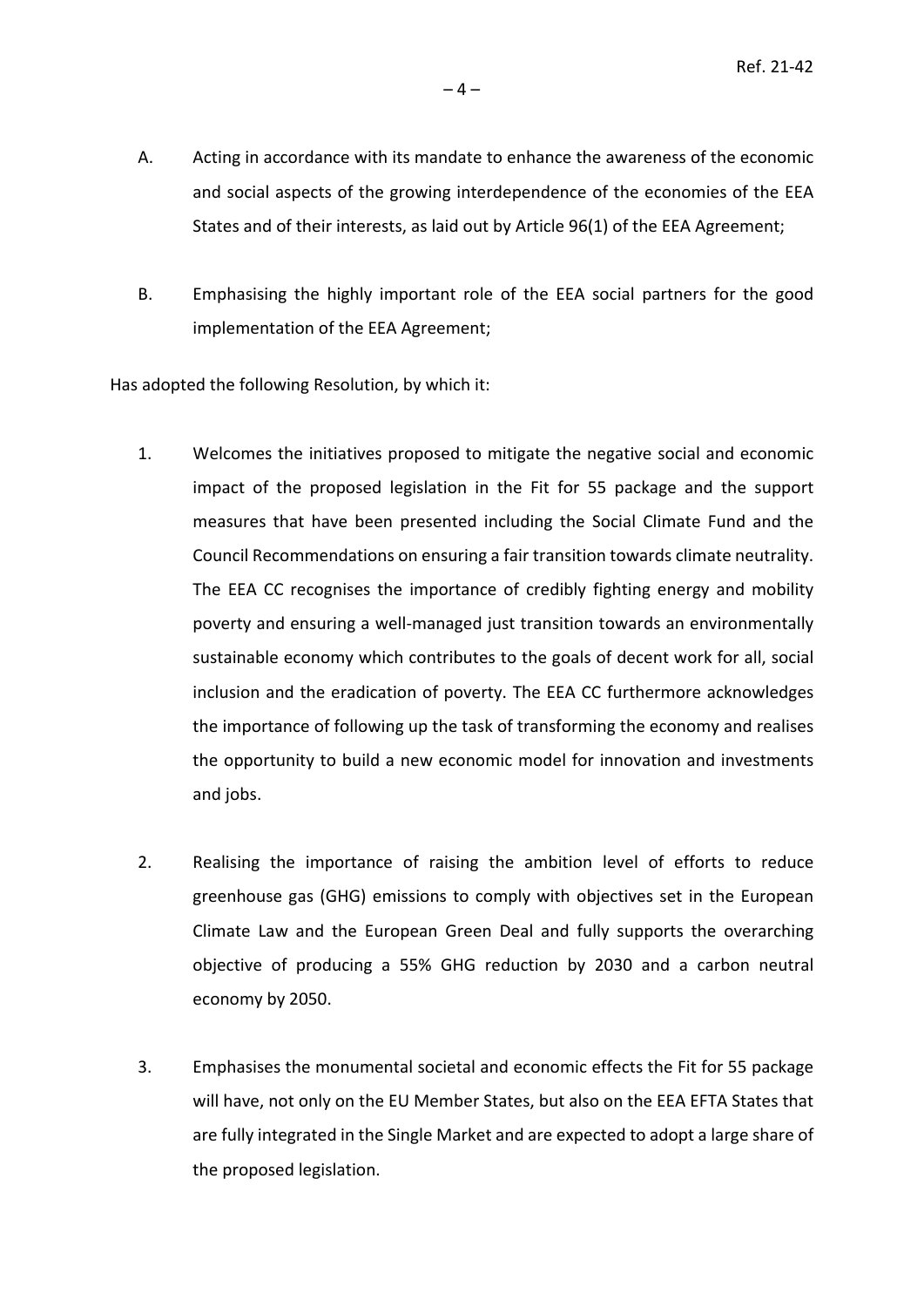- 4. Notes that although the EEA EFTA States are highly likely to transpose the revision and extension of the EU ETS and other Fit for 55 legislation, it is not yet clear whether the proposed Social Climate Fund is considered EEA relevant and is mindful of the possibility that the EEA EFTA States might not partake in the Social Climate Fund.
- 5. Echoes the opinion of the EESC that warned that the Social Climate Fund might not provide sufficient financial support to companies and households to adapt to the socio-economic effects of expanding the carbon pricing to new areas such as transport and housing, and that additional accompanying measures and resources therefore would be required. If the carbon price expansion is implemented across the EEA, there is a risk it might cause price hikes which would adversely affect vulnerable groups in society.<sup>[18](#page-4-0)</sup> Reminds that the increase in energy prices in 2021 and 2022 has shown the adverse effect of such price hikes even as the EU ETS carbon price was only one of several factors and not the major contributor to the high energy prices. [19](#page-4-1)
- 6. Recognises that the high energy prices have adversely affected European economies and standards of living, leading to high inflation, and reiterates the call of the  $EESC^{20}$  $EESC^{20}$  $EESC^{20}$  for a reassessment of the "Fit for 55" package to improve the capacity to deal with energy price volatility and problems following from emergencies, including war and the introduction of appropriate provisions to deal with such situations in a way that avoids negative effects on end users.
- 7. Considers that the auctioning of allowances under the EU ETS, including in the case of an expanded EU ETS, provides the participating EU Member States and EEA EFTA States with revenues which can be redistributed towards the mitigation of social and economic impacts and the realisation of a just transition depending on each

<span id="page-4-0"></span><sup>&</sup>lt;sup>18</sup> As was reflected in th[e EESC Opinion](https://www.eesc.europa.eu/en/our-work/opinions-information-reports/opinions/social-climate-fund) on the Social Climate Fund, adopted 8 December 2021

<span id="page-4-1"></span><sup>&</sup>lt;sup>19</sup> As was identified in ACER's preliminary assessment of Europe's high energy prices and the current wholesale electricity market design[, ACER,](https://extranet.acer.europa.eu/Official_documents/Acts_of_the_Agency/Publication/ACER) 15 November 2021

<span id="page-4-2"></span> $20$  TEN/760 What conditions are needed for the energy and low-carbon transition to be socially acceptable?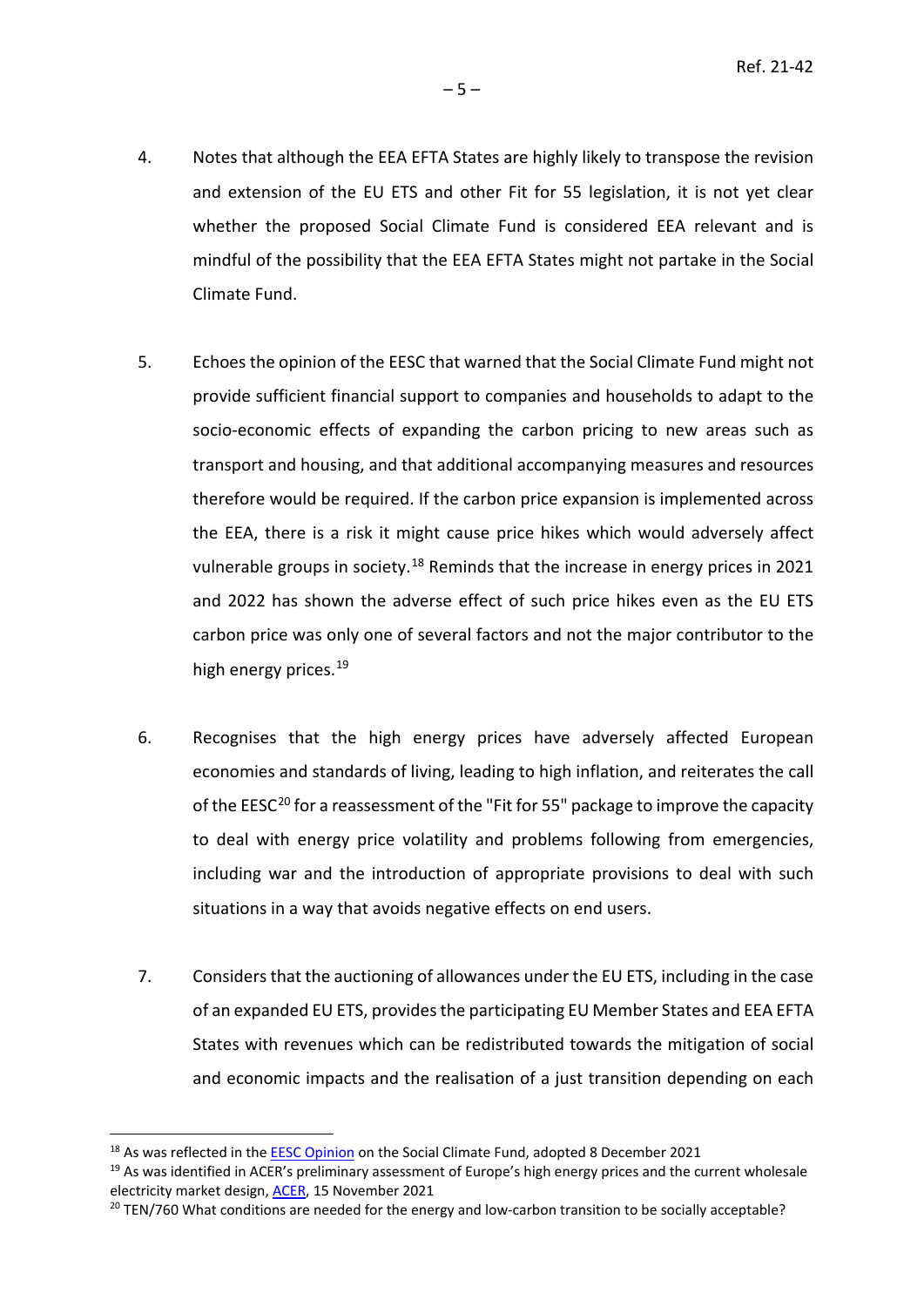country's needs and priorities, independently of the establishment of a Social Climate Fund.

- 8. Emphasises that if there is to be widespread support for these policies amongst the population and civil society it is vital to be mindful of the economic and social impact of these policies on financially weaker households, medium-, small- and micro-enterprises and users of certain modes of transport. Underlines also that additional investments need to be mobilised to address the economic and social challenges faced by countries, regions, sectors and citizens across Europe. There is a risk of serious protests across the EEA, similar to that of the "yellow vest" movement, if adequate measures are not implemented to safeguard the interest of those most vulnerable. This risks the sustainability of important policies for jointly tackling the dire problem of climate change.
- 9. Welcomes the approach presented by the European Commission in the Social Climate Fund that gender equality and equal opportunities for all are pursued and promoted when developing and implementing policies to counteract potential adverse effects of the planned carbon pricing. The Committee further notes that the planned carbon pricing particularly affects women, who make up 85% of single parents. In families in a vulnerable situation, including single-parent families, the risk of child poverty is especially high.<sup>[21](#page-5-0)</sup>
- 10. Refers to the close cooperation of Iceland, Norway, and the European Union on the common goal of reducing GHG emissions and thereby combatting climate change. Iceland, and Norway, and the European Union in 2019 agreed to joint fulfilment of their climate targets.<sup>22</sup> Iceland and Norway have incorporated the Effort Sharing Regulation, LULUCF, and EU ETS and other EU policies into the EEA Agreement and continue to align its policies to reach the overarching goal of 55% emission reduction by 2030. Liechtenstein takes part in the EU ETS and adopts environment,

<span id="page-5-0"></span><sup>&</sup>lt;sup>21</sup> [EESC Opinion](https://www.eesc.europa.eu/en/our-work/opinions-information-reports/opinions/universal-access-housing-decent-sustainable-and-affordable-over-long-term) on Universal access to housing that is decent, sustainable and affordable over the long term, adopted on 18 September 2020

<span id="page-5-1"></span><sup>&</sup>lt;sup>22</sup> Climate Action: closer EU, Iceland and Norway cooperation, **European Commission**, 25 October 2019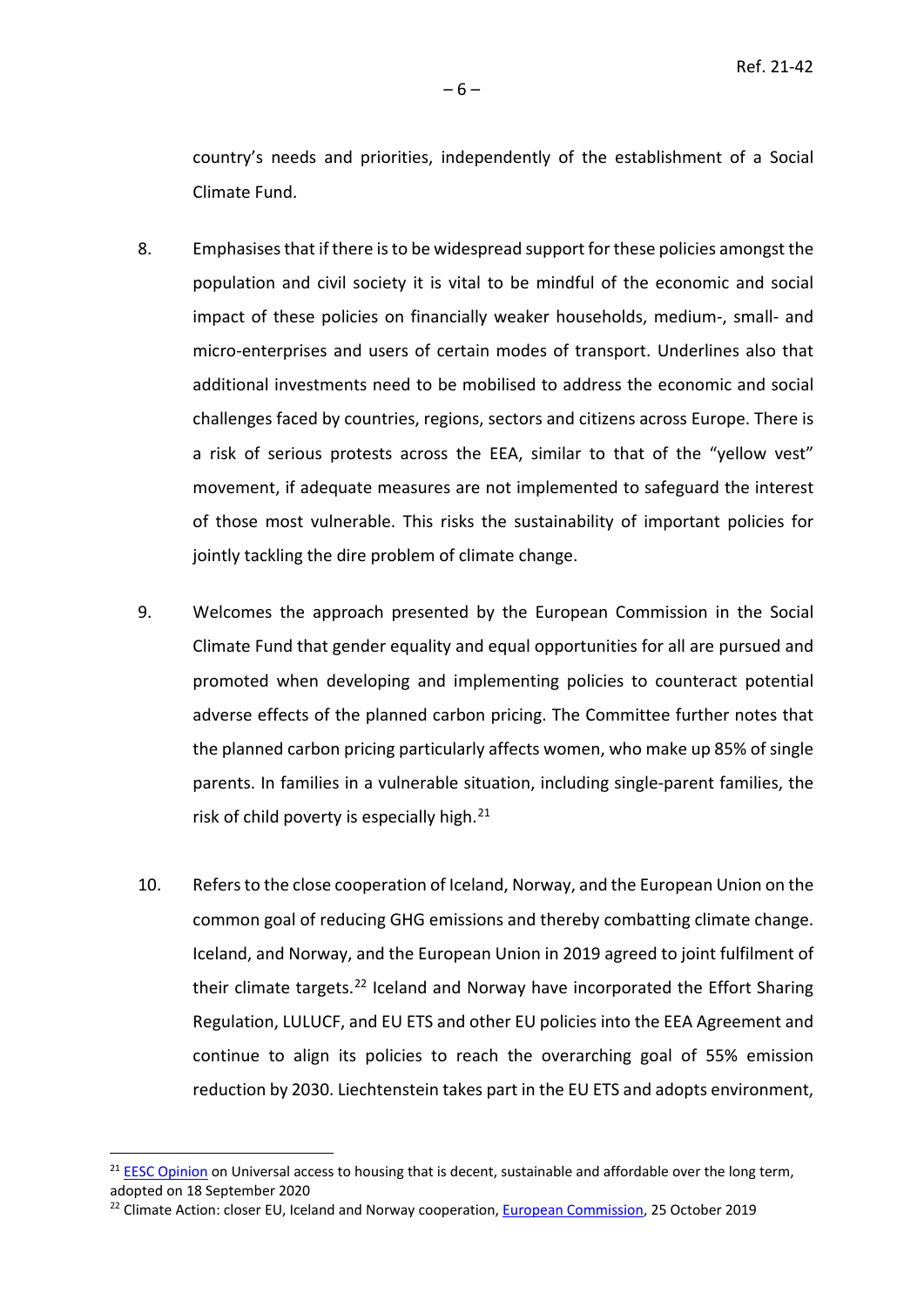energy, and transport acts. This also means that by taking part in the extension of the EU ETS financially weaker households, small- and micro enterprises in Iceland, Liechtenstein, and Norway might be similarly affected as those within EU Member States.

- 11. Recognises that to ensure a fair transition and guard vulnerable groups, the national governments of the EEA and the private sector must focus efforts on creating conditions for increasing climate ambitions without costs being disproportionally born by the financially disadvantaged.
- 12. Underlines, that the EEA should work towards the objective of climate neutrality, while ensuring global competitiveness and security of energy supply at affordable cost for businesses and citizens. Ensuring the competitiveness of Europe should go hand in hand with ensuring that EEA competitors adhere to the highest environmental and social standards. Strengthening carbon leakage protection against third country imports is essential to ensure environmental integrity as well as social acceptance of EU climate policy $2^3$ .
- 13. Points out that the EEA and Norway Grants have made a positive and important contribution towards alleviating social inequalities within the EEA. They play an important role in various projects in EU Member States related to achieving the objectives of the European Green Deal. $^{24}$  $^{24}$  $^{24}$  In the budget period of 2014-2021, the Grants contributed more than EUR 450 million to such projects in the fields of the environment and ecosystems; renewable energy, energy efficiency, and; climate change, mitigation, and adaptation. The application of the EEA and Norway Grants has also created positive and strong bilateral ties between EEA EFTA States and beneficiary EU Member States. They also tie in with EU's ambitions of becoming the first climate neutral continent by 2050.

<span id="page-6-0"></span><sup>&</sup>lt;sup>23</sup> NAT/843 'Fit for 55': delivering the EU's 2030 Climate Target on the way to climate neutrality

<span id="page-6-1"></span><sup>&</sup>lt;sup>24</sup> How the EEA and Norway Grants contribute to the EU Green Deal, **EEA and Norway Grants**, 1 June 2021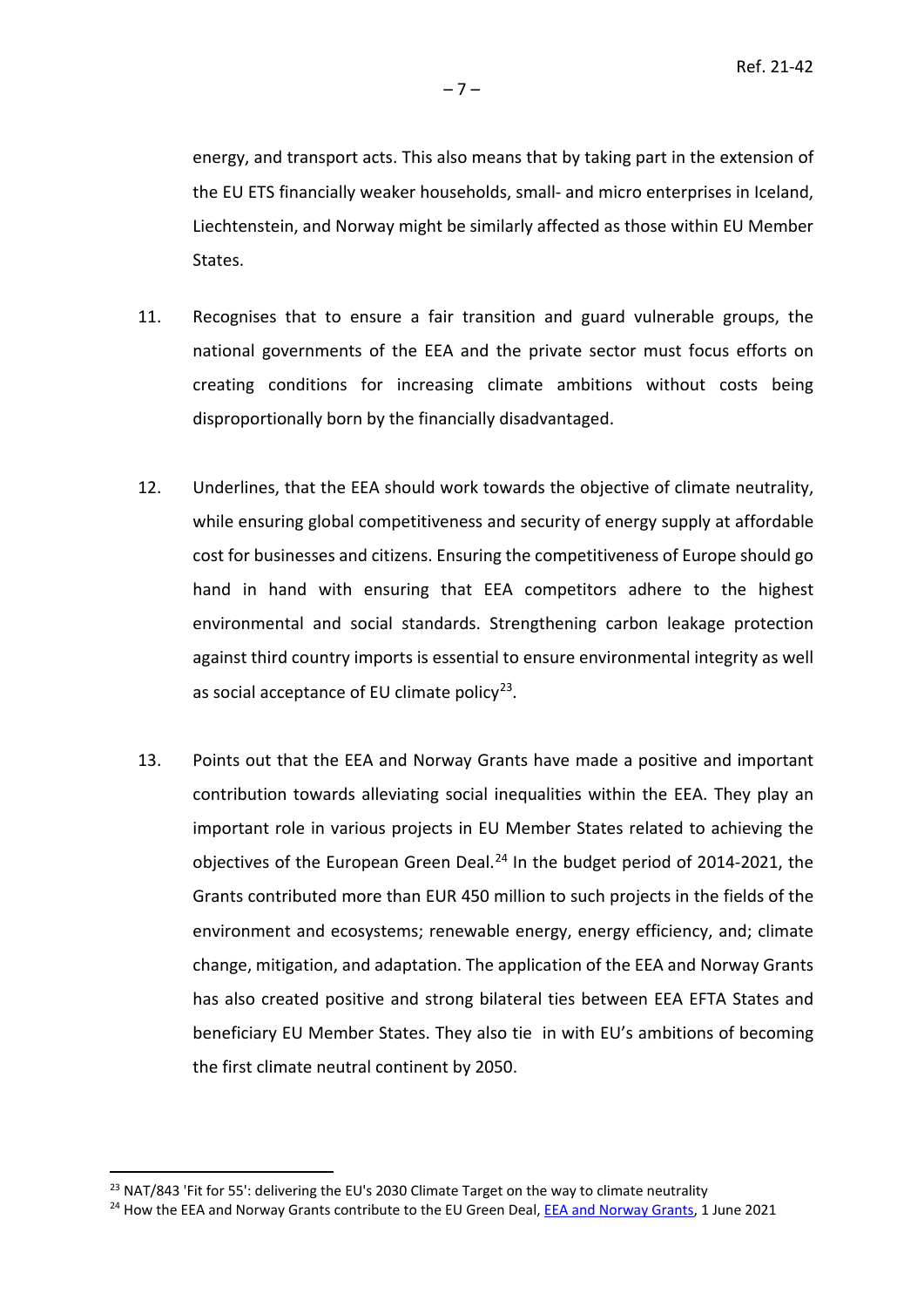- 14. The EEA CC encourages the EEA and Norway Grants and the EEA EFTA States to continue to allocate funding to address these important projects under the umbrella of the European Green Deal and, in particular, to projects that simultaneously alleviate the potentially negative economic and social impacts of climate policies on vulnerable groups.
- 15. Encourages the involvement of social partners and civil society actors of the EEA in the adoption and implementation of the proposed legislation relating to the social dimension of the Fit for 55 package into the EEA Agreement. The EEA social partners and civil society actors represented in the EEA CC have a deep and granular knowledge of the effects of the proposed legislation on social and economic dimensions of the Fit for 55 package.
- 16. Points out the importance of involving, supporting and encouraging the regional and local levels, and acknowledges the crucial role of these levels in ensuring a just transition.
- 17. Notes that of the legislative proposals presented in the package, most, 10 out of the 13, are considered EEA relevant. Of the three exceptions, two relate to aviation.<sup>[25](#page-7-0)</sup> The most notable for the purpose of this resolution is accordingly the exception of the proposed Regulation establishing the Social Climate Fund, which has not been marked as EEA relevant by the European Commission.
- 18. Stresses the importance of upskilling and reskilling to counter the possible adverse social and economic impact on workers within EEA societies. This applies to all relevant authorities, at the European, national, and regional levels. Funding in the Social Climate Fund may not be available to EEA EFTA States and actors therein. There is also a lack of certainty surrounding funding allotted to education, training, and social protection systems.

<span id="page-7-0"></span><sup>&</sup>lt;sup>25</sup> See further information in Annex I.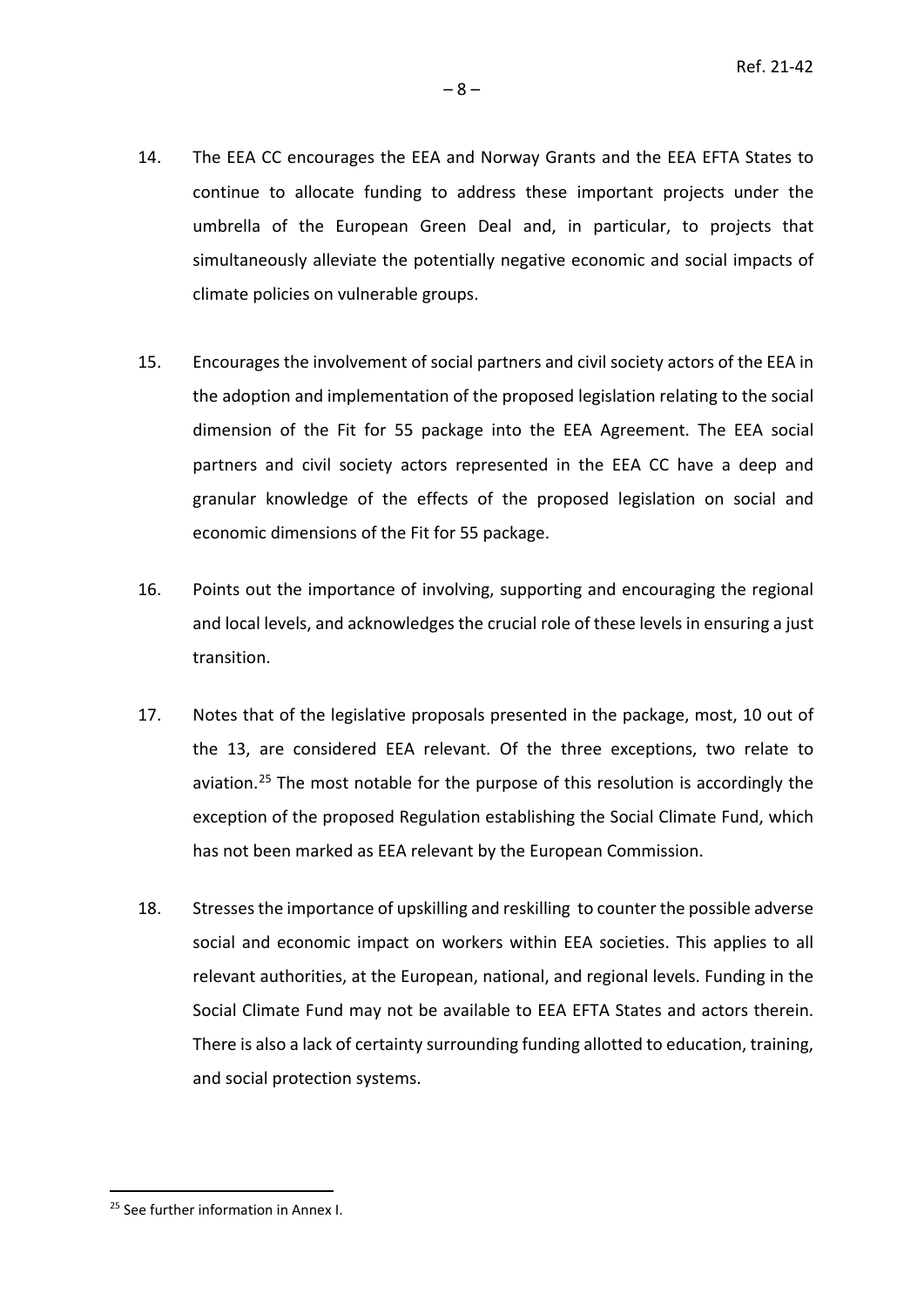- 19. Notes the relationship between how climate issues are dealt with at the European and global level. The proposed Carbon Border Adjustment Mechanism (CBAM) of the EU aims to create increased climate ambition worldwide and avoid the risk of carbon leakage, i.e., while the EU increases climate ambition the polluting industries will just move elsewhere. It is of importance that there are no divergences in climate policies that put the EEA enterprises and industries at a disadvantage.
- 20. Echoes the opinion of the EESC which welcomes the proposal to set a CBAM with the aims of raising awareness on EU climate ambition, establishing a level playing field within the Single Market and contributing to the avoidance of industrial  $CO<sub>2</sub>$ emissions worldwide, however also warns of the risk of failure of the CBAM in conjunction with the EU ETS as the complete abolition of existing carbon leakage avoidance mechanisms with the introduction of the CBAM could lead to job losses in the EEA. It is important that the CBAM succeeds in avoiding the risk of carbon leakage, and its introduction must not in any way lead to deindustrialisation.
- 21. Refers to the fact that the EEA EFTA States take part in several EU programmes that have been included in protocol 31 of the EEA Agreement by decision of the Joint Committee. The programmes are normally implemented in periods of 7 years corresponding with the Union's multiannual financial frameworks (MFF). The EEA EFTA States have decided to participate in 13 EU programmes in the 2021-2027 programming period, either fully or partially, including Horizon Europe, Erasmus+, ESF+/EaSI.<sup>[26](#page-8-0)</sup> This participation takes place outside the four freedoms of the Single Market. It would not be unfounded to allude to the possibility of EEA EFTA States' association to the Social Climate Fund, based on this precedence, if deemed of interest to the EU and the EEA EFTA States.
- 22. Recognises that there is a serious and increasing problem of energy poverty within parts of the EEA with rising energy prices for individuals which can further be

<span id="page-8-0"></span><sup>&</sup>lt;sup>26</sup> EU Programmes with EEA EFTA Participation, **EFTA Secretariat**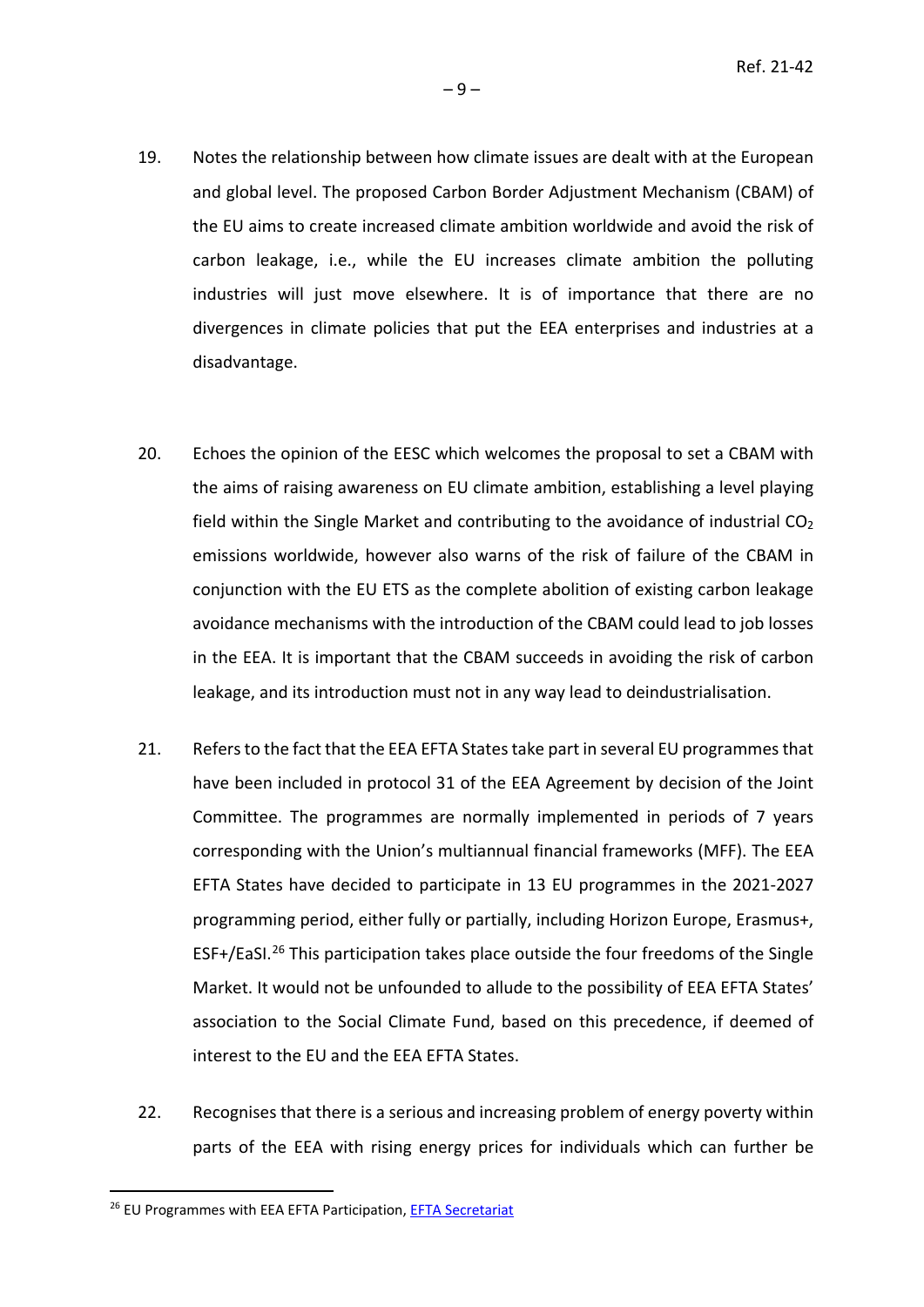exacerbated by the extension of the EU ETS to the heating of buildings. Both European and national policy makers should be mindful of this issue and its connection to the policies of the Fit for 55 package.

––––––––––––––––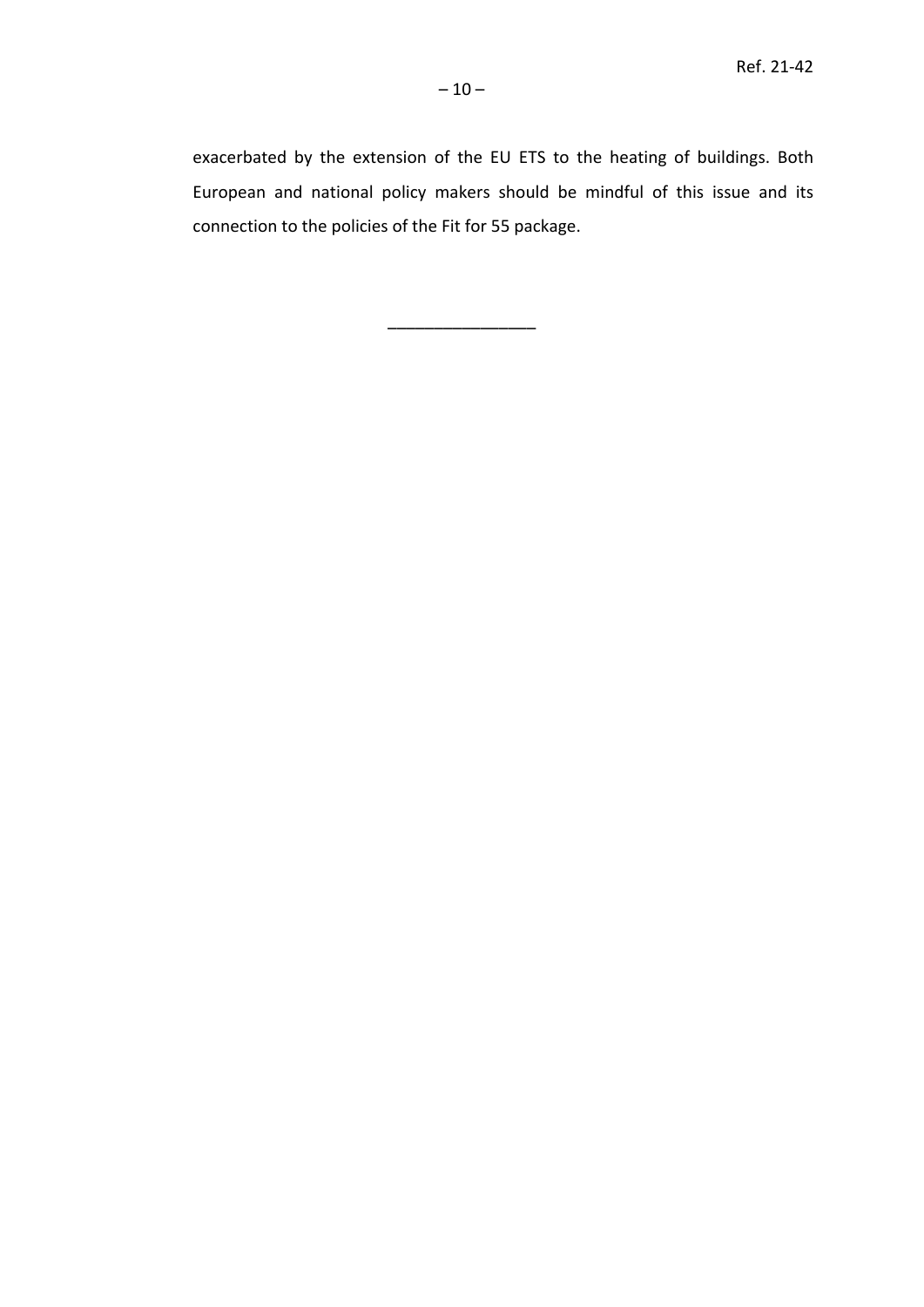### **Report**

**on**

# **The Social Dimension of the Fit for 55 Package**

# **1. Introduction and context: Fit for 55 Package**

- 1.1. The European Green Deal strategy the European Commission presented on 11 December 2019 is a roadmap intent on making the European Union's (EU) economy sustainable. From its inception there has been an impetus on "turning climate and environmental challenges into opportunities across all policy areas and making the transition just and inclusive for all."<sup>[27](#page-10-0)</sup>
- 1.2. On 4 March 2020 the Commission proposed a European climate law to ensure a climate neutral EU by 2050. Later that year, in September the Commission presented the 2030 Climate Target Plan. The Commission proposed to increase the EU's climate targets and introduced a plan to raise the EU's binding target for the reduction of net emissions by at least 55% by 2030.
- 1.3. On 11 December 2020, the European Council endorsed the Commission target and emphasised the importance of fairness and solidarity.<sup>[28](#page-10-1)</sup> In May 2021 the European Council again reaffirmed its conclusions and asked the Commission to present a legislative package coupled with an in-depth analysis of environmental, economic, and social impact at EU Member State level.<sup>[29](#page-10-2)</sup> On 14 December 2021 a Council Recommendation on ensuring a fair transition towards climate neutrality was proposed. [30](#page-10-3)
- 1.4. On 14 July 2021 the European Commission adopted the *Fit for 55 package*, a set of legislative proposal that aim to deliver the EU objective of a minimum of 55%

<span id="page-10-0"></span><sup>&</sup>lt;sup>27</sup> "The European Green Deal", European Commission, 11 December 2019

<span id="page-10-1"></span><sup>&</sup>lt;sup>28</sup> European Council conclusions, 10-11 December 2020, *European Council*, 11 December 2020

<span id="page-10-2"></span> $29$  European Council conclusions, 24-25 May 2021, [European Council,](https://www.consilium.europa.eu/en/press/press-releases/2021/05/25/european-council-conclusions-24-25-may-2021/#:%7E:text=On%2024%20and%2025%20May,the%20Middle%20East%20and%20Mali.) 25 May 2021

<span id="page-10-3"></span><sup>&</sup>lt;sup>30</sup> Proposal for a Recommendation on ensuring a fair transition towards climate neutrality, European [Commission,](https://ec.europa.eu/commission/presscorner/detail/en/ip_21_6795) 14 December 2021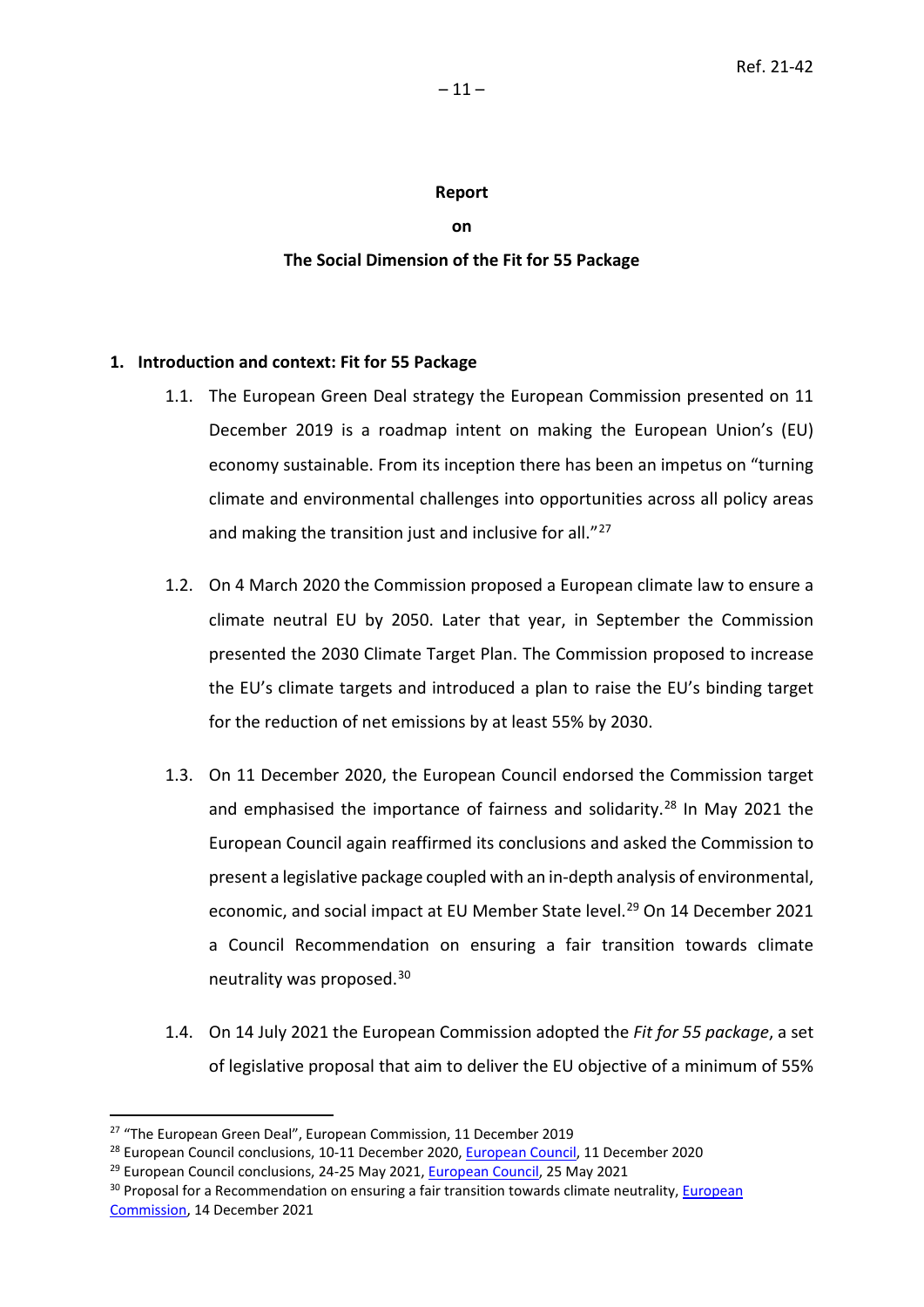reduction in greenhouse gas emissions by 2030, as enshrined in the European Climate Law and the Conclusions of the European Council. The Fit for 55 package provided both an update to existing legislation on climate and energy and proposed new legislation to reach the targets. Among the key component of the package is the policy goal to ensure a just transition. The measures presented in the EU's package will lead to massive social and economic changes in all EEA societies. It is relevant to both the EU and EEA EFTA States since much of the legislation presented in the package has been deemed EEA relevant by the European Commission and will likely be transposed by the EEA EFTA States.

- 1.5. The Fit for 55 package includes a variety of interconnected legislative proposals and policies to revise climate, energy, and transport-related legislation. The legislation can be divided into these four broad categories: A) Carbon Pricing, B) Setting more ambitious EU and national targets, C) Rules (standards), D) Support measures. An overview of the proposals can be found in Annex I to this document. Some of the proposals are more important to cover in detail in this report than others. It is worth noting that these are not the only policy proposals the EU has or will present to reach its climate objectives but given the vast scale and importance of these proposals they are worth a closer look.
- 1.6. The most important for our purposes is to understand the interlinkage between the dimension of social fairness and the revised Emissions Trading Scheme (EU ETS) of the EU, and the newly proposed Social Climate Fund.
- 1.7. The situation in Ukraine will likely further exacerbate the current energy crisis. To contain the negative impacts of this crisis on the economies of the EEA States, it is necessary to take concrete steps to advance on strategic autonomy reducing energy dependence.
- 1.8. The upcoming years will be crucial to advance on the green transition. Further integration of the EU energy market will play an important part in enhancing the affordability and the security of energy supply. Progress towards a real Energy Union should be strengthened, and citizens and consumers should be at the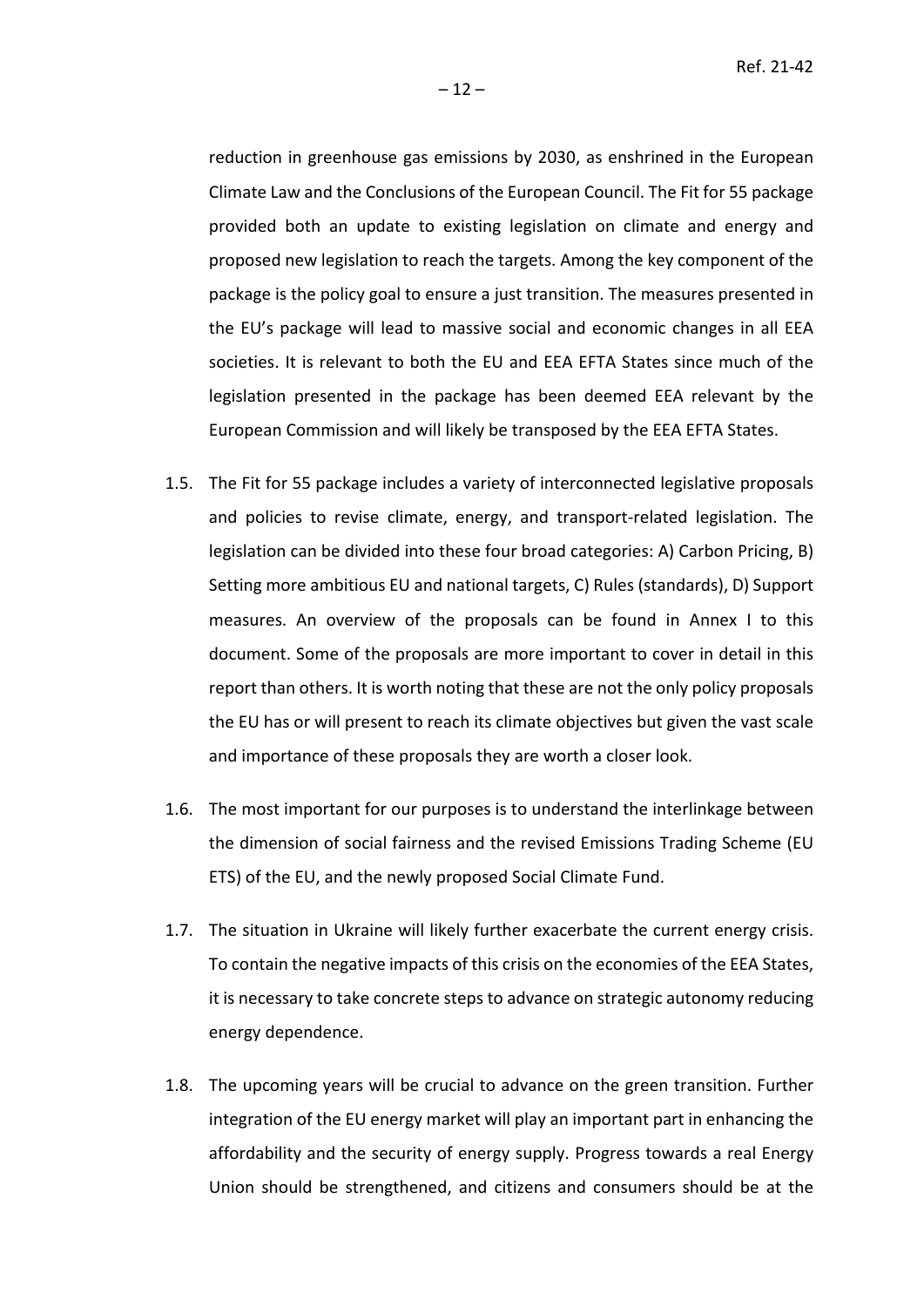centre of energy transition, in particular through the support of community energy and local ownership.

#### **2. Fit for 55 package and social fairness**

- 2.1. The Commission has underlined solidarity as a defining principle of the European Green Deal. That means solidarity between; generations, Member States, regions, rural and urban areas, and all different parts of society. The Commission's Communication on the Fit for 55 package, in this light devotes a special chapter on the importance of a *socially fair transition*. There, it stated that the green transition can be seen as an opportunity to reduce inequality. The argument presented is that a carbon pricing instrument can be used to raise revenues that in turn can be reinvested to address energy poverty and mobility challenges for vulnerable groups and to spur economic growth and tackle unemployment. The Commission, in the document, concedes that some groups of society might be disproportionately affected by the green transition.
- 2.2. In the framework of the revision of the Emissions Trading Scheme Directive (EU ETS Directive) it has been suggested by the Commission to strengthen and expand the system to more sectors of the society. Most notably for the social dimension of the package is the extension of the ETS to buildings and road transport sectors that should be introduced through separate but an adjacent emissions trading system.
- 2.3. Other Fit for 55 policies that could have a bearing on the social dimension of climate action include the Effort Sharing Regulation, which is the basis of the individual contribution of Member States in the fight against climate change, seeks to recognise the varying capacities of Member States to reduce emissions by differentiating targets based on their GDP per capita. This is done to ensure fairness in the transition.
- 2.4. Finally, it is worth pointing out that the proposed Carbon Border Adjustment Mechanism (CBAM), if implemented in an efficient and well targeted manner, might have a social function. It is deeply intertwined with the EU ETS and aims to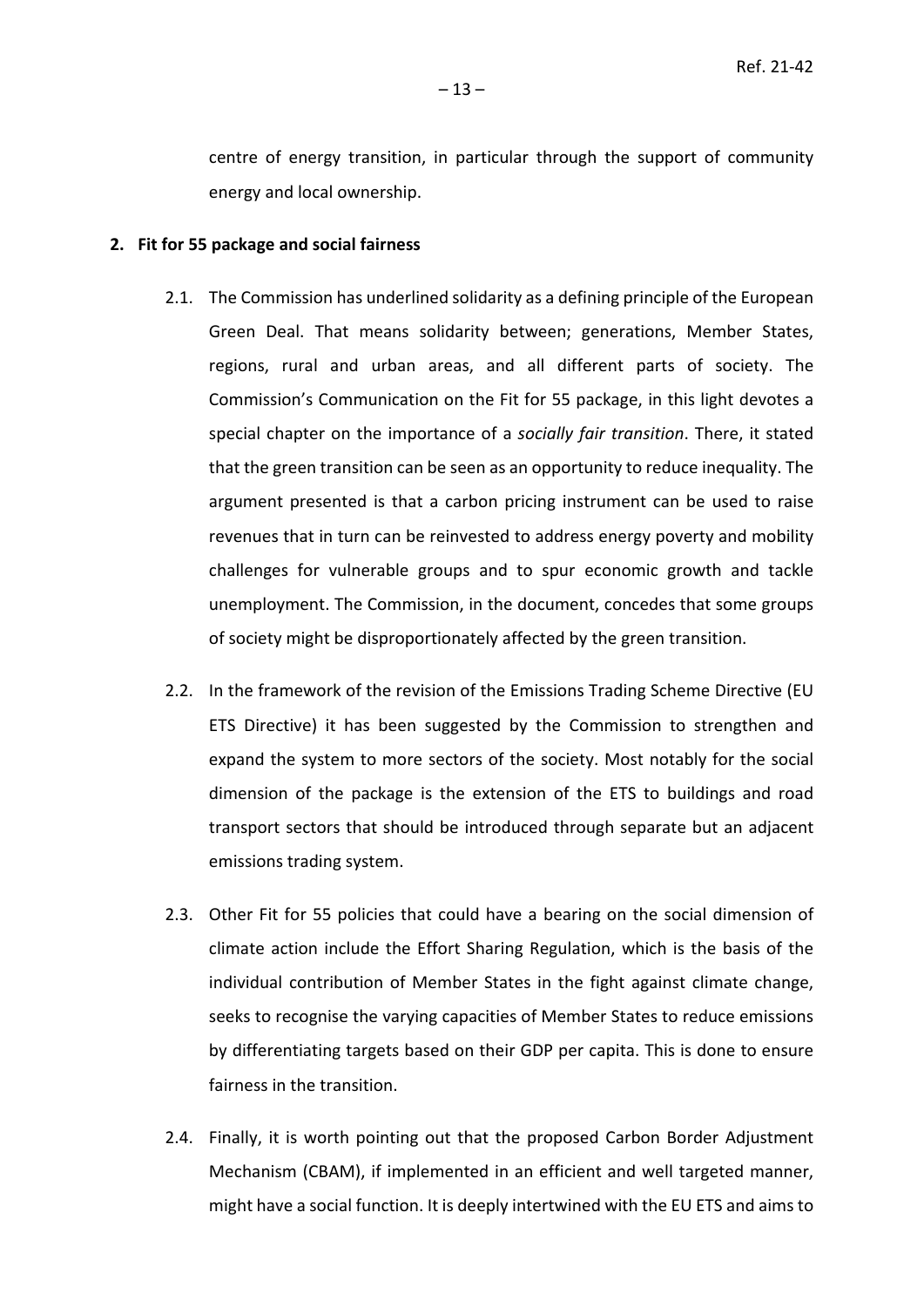ensure that businesses located in the Single Market will not be disadvantaged from the increase in the price of carbon by putting a corresponding carbon price on imports to the Single Market. The CBAM is also intended to avoid carbon leakage, i.e., to avoid that polluting manufacturing does not simply shift from EEA States to elsewhere in the world. From 2026 the corresponding revenue will be collected by Member States for the EU budget, seemingly to be used for climate purposes domestically or abroad although the funds have yet to be earmarked for specific purposes.

- 2.5. The European Commission in conjunction with its Fit for 55 package has proposed a *Social Climate Fund* to "address the social and distributional impacts on the most vulnerable arising from the emission trading for the two new sectors of buildings and road transport". This fund is meant to mitigate the price impact of the new carbon pricing and should provide funding to EU Member States to support policies to address the social impacts of such emissions trading on vulnerable households, vulnerable micro- and small-enterprises , and vulnerable transport users. The Commission estimates that energy poverty affects up to 34 million individuals in the EU.
- 2.6. The Social Climate Fund will utilise and complement already existing solidarity mechanisms. It is expected that it will provide around 72.2 billion EUR in current prices for the period 2025-2032 in the EU budget from the new Emissions Trading System. The funds of the Social Climate Fund are provided to EU Member States to temporary income support and strengthen their measures and investments intended to reduce reliance on fossil fuels through increased energy efficiency of buildings, decarbonation of heating and cooling of building and granting improved access to zero- and low-emission mobility and transport to the benefit of vulnerable consumers and users. According to the proposed regulation on a Social Climate Fund, each EU Member State is expected to establish a Social Climate Plan to be submitted at the same time as the EU Member States' National energy and climate plans (NECPs).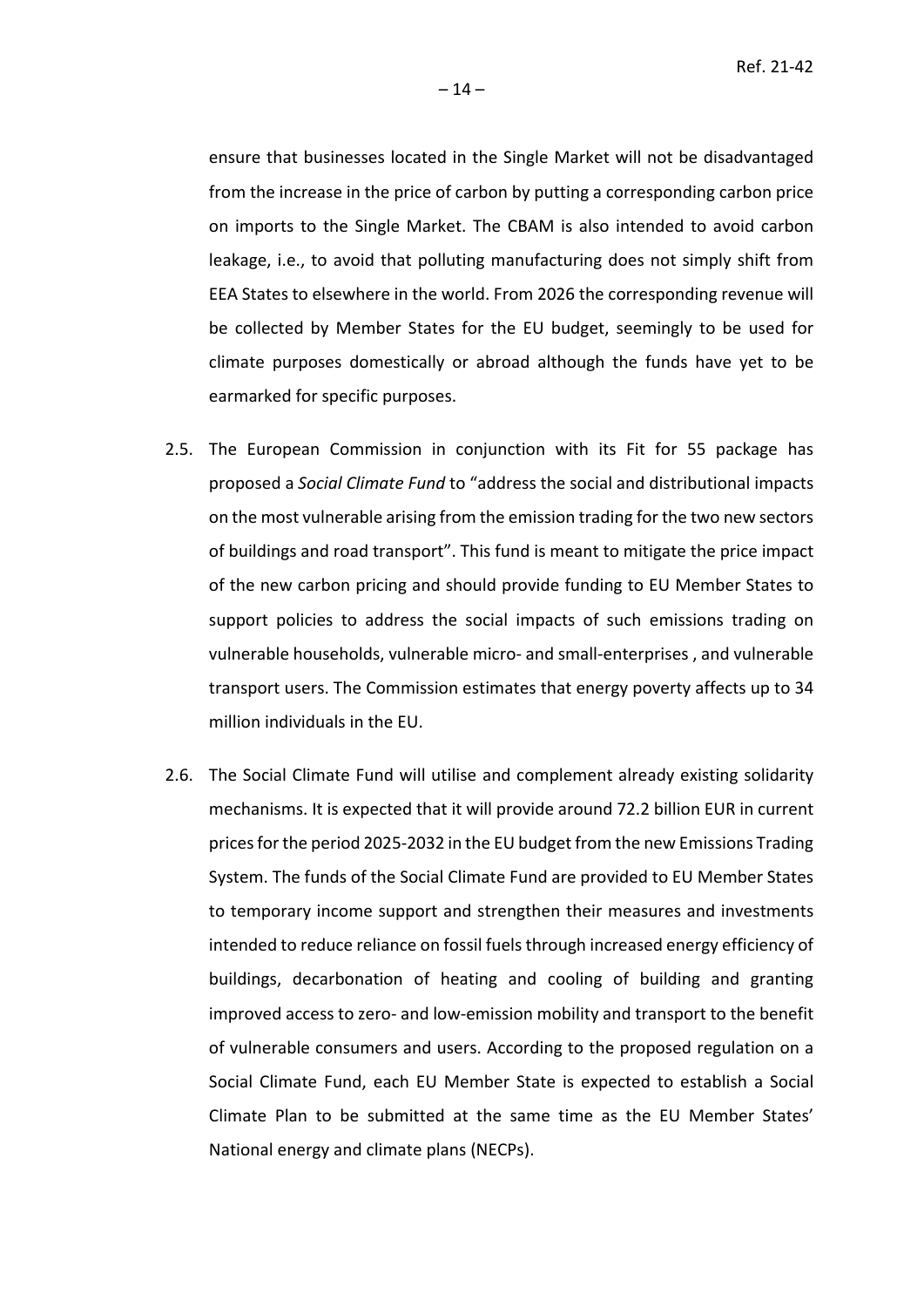- 2.7. The social dimension of the Fit for 55 package is further intertwined with existing or emerging EU mechanisms meant to ensure a just transition. Among these, the Just Transition Mechanism is central. It operates under the Cohesion Policy Framework of the EU and consists of three pillars. The first pillar is the Just Transition Fund which will be equipped with a total of 17.5 billion EUR from the EU's 2021-2027 budget and the European Recovery Instrument to leverage investment in territories that will be most affected by the climate transition. The second pillar is a dedicated just transition scheme under the InvestEU programme. The third is the Public Sector Loan Facility which will combine grants from the EU budget with loans from the European Investment Bank to mobilise public investment for public entities to finance projects that are not viable to be financed commercially. Finally, in addition to these programmes, new instruments such as the European Social Fund Plus will impact the social dimension of European emissions reductions. The EEA EFTA States take a part in the Social Fund Plus.
- 2.8. It is worth noting that the Commission's proposal to extend the EU ETS to housing and road transport could ultimately raise energy bills for consumers in the short run. The political backlash from individuals could be severe to this development as has been illustrated by the "Yellow Vest" Movement (*Mouvement des gilets jaunes)* in France due to the rise of crude oil prices in 2018 among other policies of the French government. Not all are convinced that the proposed Social Climate Fund and other proposed measures by the European Commission will do enough to address the social disparities that can arise from this change in policy.

### **3. Climate cooperation and the EEA EFTA States**

3.1. To understand the effect of the Fit for 55 package on the EEA as a whole – and more specifically the possible social impact on all EEA citizens – it is important to understand and disentangle the participation of the EEA EFTA States: Iceland, Norway, and Liechtenstein in the climate cooperation framework that has been set up by the EU.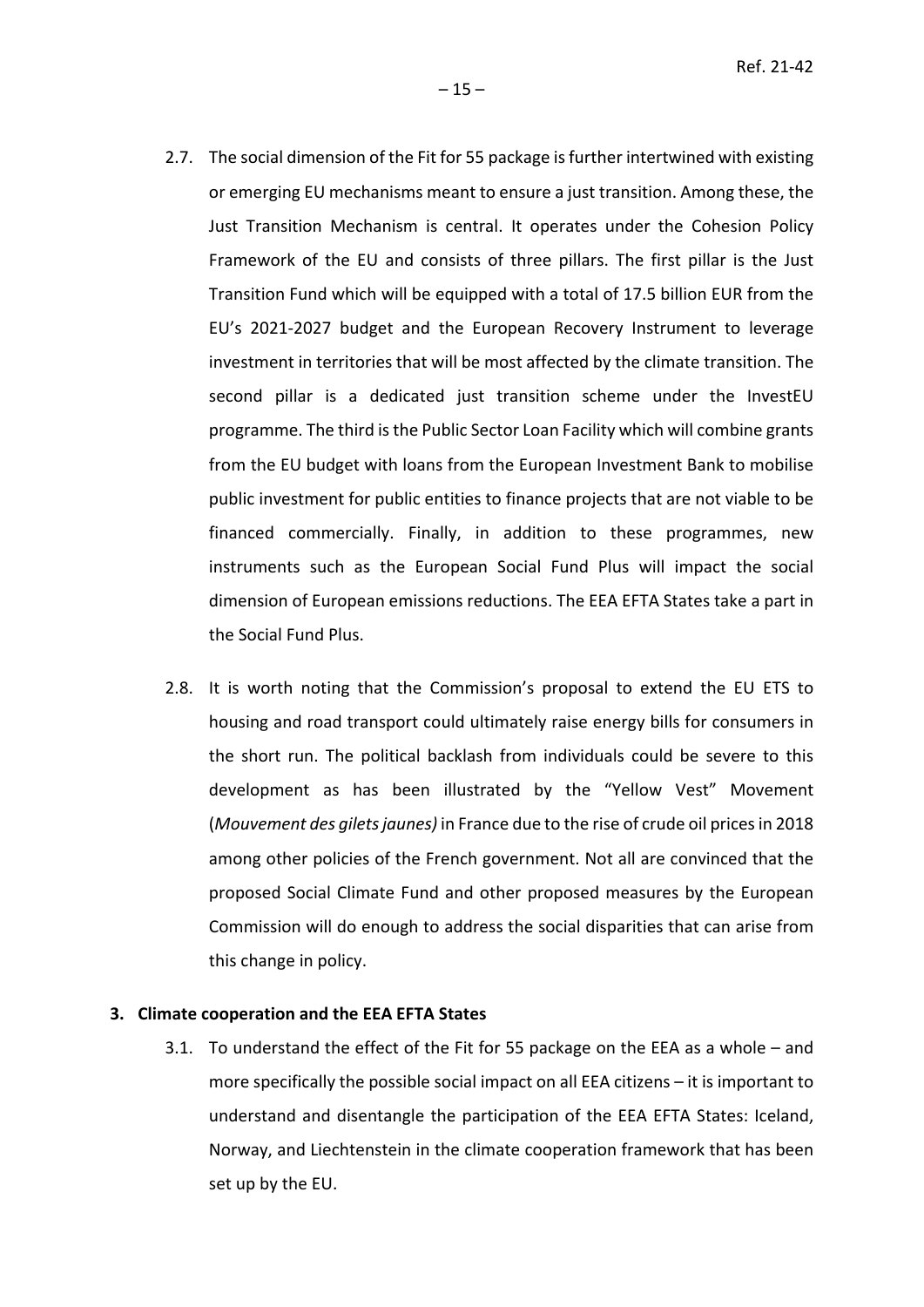- 3.2. To begin with it is worth noting that the EEA Agreement signed in 1992, included provisions on the Environment (Chapter 3 under Horizontal Provisions Relevant to the Four Freedoms), Energy and Transport , but it did not specifically reference climate cooperation. Development within the EU has since then been robust in the direction towards increased European collaboration to tackle climate change; with both the joint implementation of Kyoto I and II with Joint Effort sharing and the setting up of an Emissions Trade Scheme that presented national caps for emissions from industry. Iceland and Norway have taken part in the EU Emissions Trading System (EU ETS) since 2008. Much of the EU climate action legislation has since then been adopted by the EEA Joint Committee given that it is a part of the EEA-relevant policy areas such as environment, energy, and transport.
- 3.3. In October 2019, the European Union, Iceland, and Norway agreed to intensify their cooperation in climate action by incorporating two key decisions in the EEA Joint Committee: Effort Sharing Regulation and the Regulation on Land, Land-Use Change and Forestry (LULUCF). By doing so the EU, Iceland and Norway agreed to extend their cooperation to reduce greenhouse gas emissions by at least 40% by 2030 compared to 1990 levels. It is foreseen that Iceland and Norway will continue to adopt joint commitments with the EU to implement international climate commitments. The Joint Committee Decision (JCD No 269/2019) to incorporate the two pieces of EU legislation amended Protocol 31 to the EEA Agreement which is on the cooperation in specific fields outside the four freedoms. Liechtenstein opted not to take part in this cooperation on the voluntary joint fulfilment but do participate in the EU ETS and adopt acts in areas such as environment, transport, and energy. In a declaration which was related to the JCD on the joint fulfilment, it is stated that Iceland and Norway would on a voluntary basis develop national plans describing how they intend to fulfil these commitments. They will make them available to EU Member States, the European Commissions and the EFTA Surveillance Authority, and the public.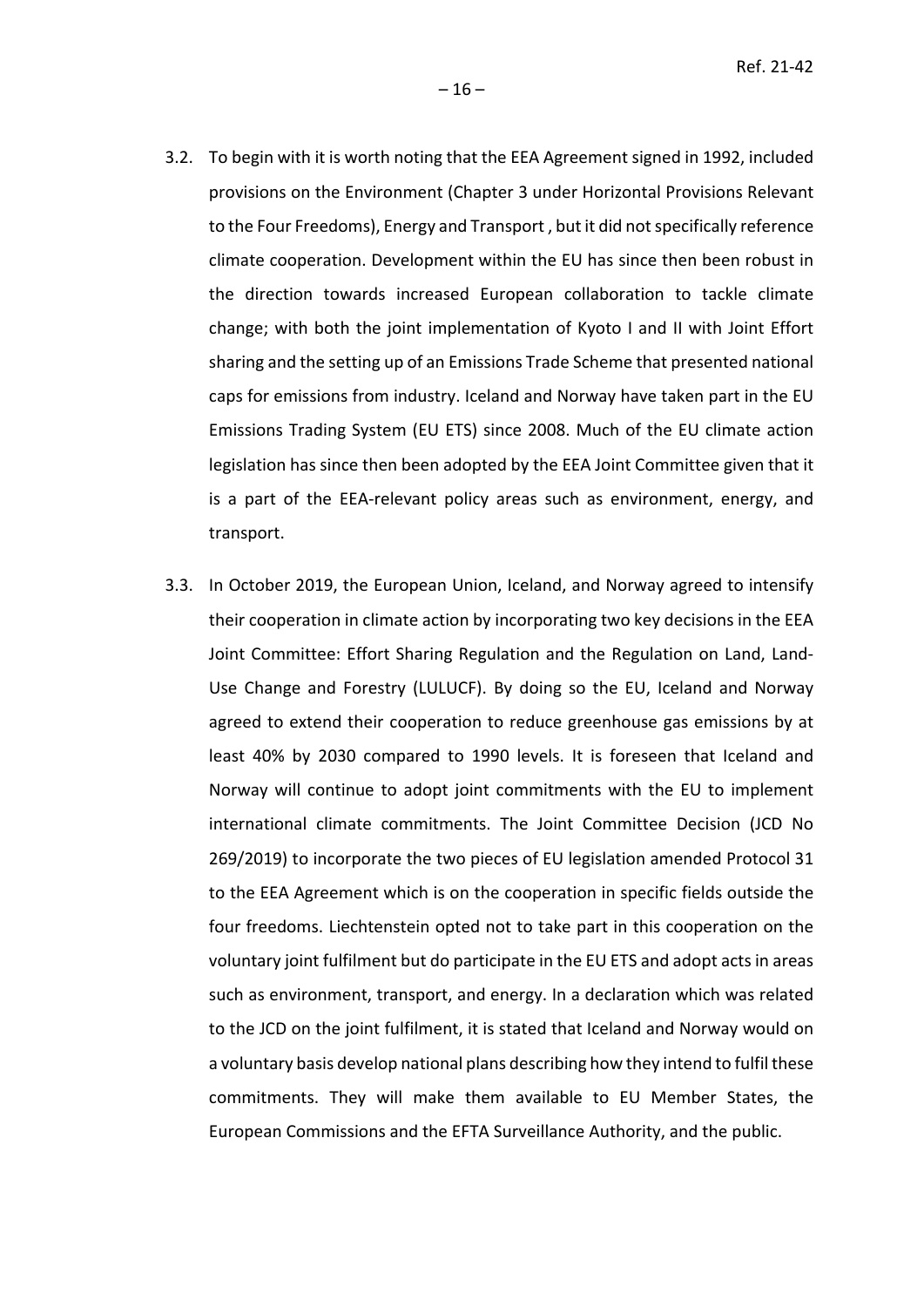- 3.4. As has been described the Fit for 55 package is the EU's way to make its policies fit for reducing greenhouse gas emissions by at least 55% by 2030 and delivering on its climate ambition goals. Iceland and Norway have decided to take part in the EU's climate action objectives by adopting the Effort Sharing Regulation, LULUCF, and taking part in the EU ETS. Environment, energy, and transport are also an integral part of the EEA Agreement, so it goes without saying that the package is highly relevant for the EEA EFTA States.
- 3.5. Out of the 13 legislative proposals that were presented in the Fit for 55 package most of the proposed legal acts, or 10, were marked as EEA relevant by the European Commission itself see further detail in Annex I: Overview of Fit for 55 proposals and EEA relevance. There are however three exceptions. Two of them relate to aviation.<sup>[31](#page-16-0)</sup> The most notable exception for the purposes of this report is however the proposed Regulation establishing the Social Climate Fund.
- 3.6. The reason for this is not clear at this point, but it could have to do with the linkages between the Multiannual Financial Framework (MFF), the forthcoming Own Resources Decision of the EU and the financial envelope of the Social Climate Fund, which in principle should be commensurate to amounts corresponding to 25% of the expected revenues from the inclusion of building and road transport into the scope of the EU ETS in the period of 2025-2032. The proposed regulation furthermore states that: "Member States should make those revenues available to the Union budget as own resources." What might further complicate the matter is that the Multiannual Financial Framework of the Union, might have to be reopened, which is controversial to some EU Member States. At the time of writing this report, the proposal has been transmitted to the European Parliament and the Council for examination. The Council has established the Ad hoc Working Party on the Social Climate Fund to work on the examination of the proposal. ENVI and EMPL and BUDG Committees of the European Parliament work in close cooperation in the proposal.

<span id="page-16-0"></span><sup>&</sup>lt;sup>31</sup> Directive to phase out free emission allowances for aviation and a Decision to align with the global Carbon Offsetting and Reduction Scheme for International Aviation (CORSIA).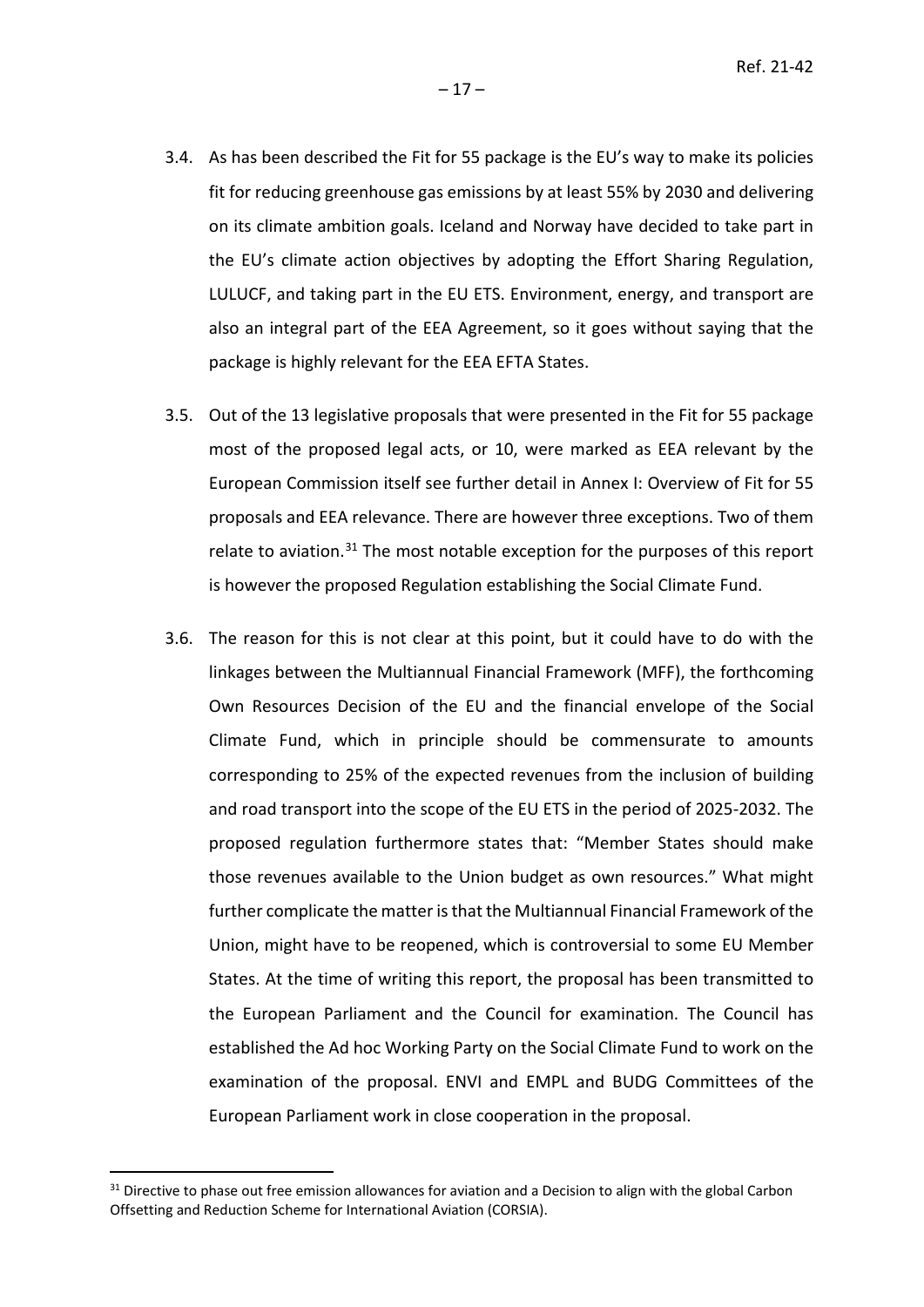- 3.7. The EEA relevance of the proposed legal act depends on exactly how the revenue for the new ETS enters the Fund and on whether the Social Climate Fund regulation continues to not be considered EEA relevant. It is still an open question whether the EEA EFTA States will participate in the Fund. If not, it remains to be seen what the revenues from the ETS, or similar schemes, will be used for where it extends to the EEA EFTA States.
- 3.8. It is worth noting that the EEA Agreement does allow for the participation by the three EEA EFTA States (Iceland, Norway, and Liechtenstein) in many of the EU programmes. Article 78 of the Agreement states that the EU and the EEA EFTA States, "shall take the necessary steps to develop, strengthen or broaden cooperation on matters falling outside of the four freedoms, where such cooperation is considered likely to contribute to the attainment of the objectives of [the] Agreement, or is otherwise deemed by the Contracting Parties to be of mutual interest". EU programmes are normally implemented in periods of 7 years corresponding with the Union's multiannual financial frameworks (MFF). The EEA EFTA States have decided to participate in 13 EU programmes in the 2021-2027 programming period, either fully or partially.
- 3.9. The EEA EFTA States are highly likely to continue its participation in the extended EU ETS system that includes the heating of houses and transport. It is however unclear whether the participation of the EEA EFTA States in the Social Climate Fund will be secured.

### **4. EEA and Norway Grants and social dimension of climate change**

- 4.1. The EEA and Norway Grants represent the contribution of Iceland, Liechtenstein, and Norway to reducing the economic and social disparities within the EEA and strengthening bilateral relations with 15 EU countries. One might say that it is the equivalent to the EU's cohesion funds. Norway provides around 95% of the funding to the Grants.
- 4.2. For the period of 2014-2021, 2.8 billion EUR were set aside under the Grants. They support development projects in priority areas such as environment and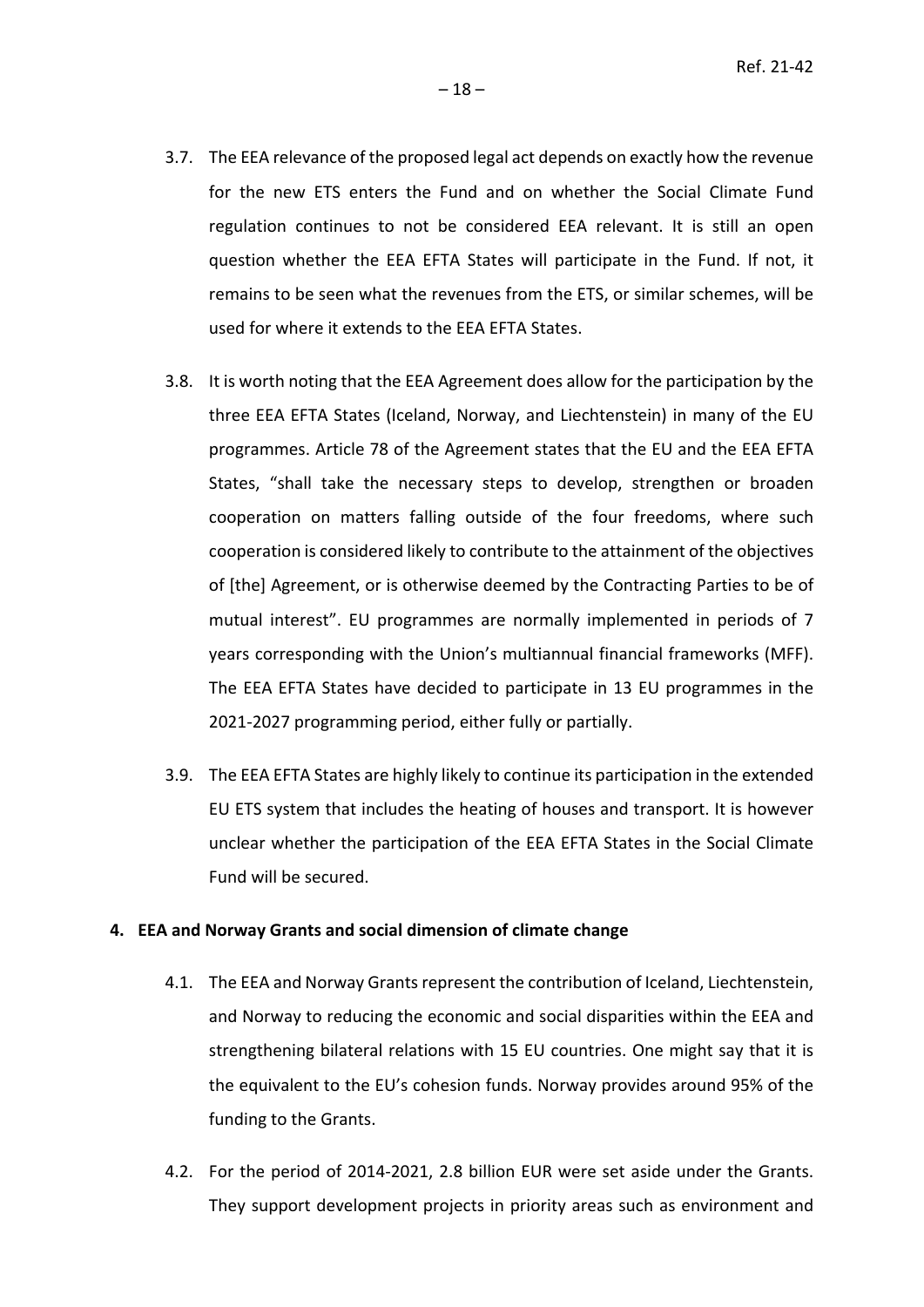climate change, health and childcare, research and education, social dialogue, and civil society, among other areas. The Grants are also contributing to strengthening fundamental European values such as democracy, tolerance, and the rule of law.

4.3. Given the context of the European Green Deal and the Fit for 55 package, it is worth noting that the EEA Norway Grants contribute funding to 13 EU member states on projects relating to the targets laid out in the European Green Deal. In the budget period of 2014-2021, the Grants contributed more than 450 million EUR to pertinent projects. The projects are in the fields of the environment and ecosystems; renewable energy, energy efficiency, and; climate change, mitigation, and adaptation. The funding ties in with EU's ambitions of becoming the first climate neutral continent by 2050.

––––––––––––––––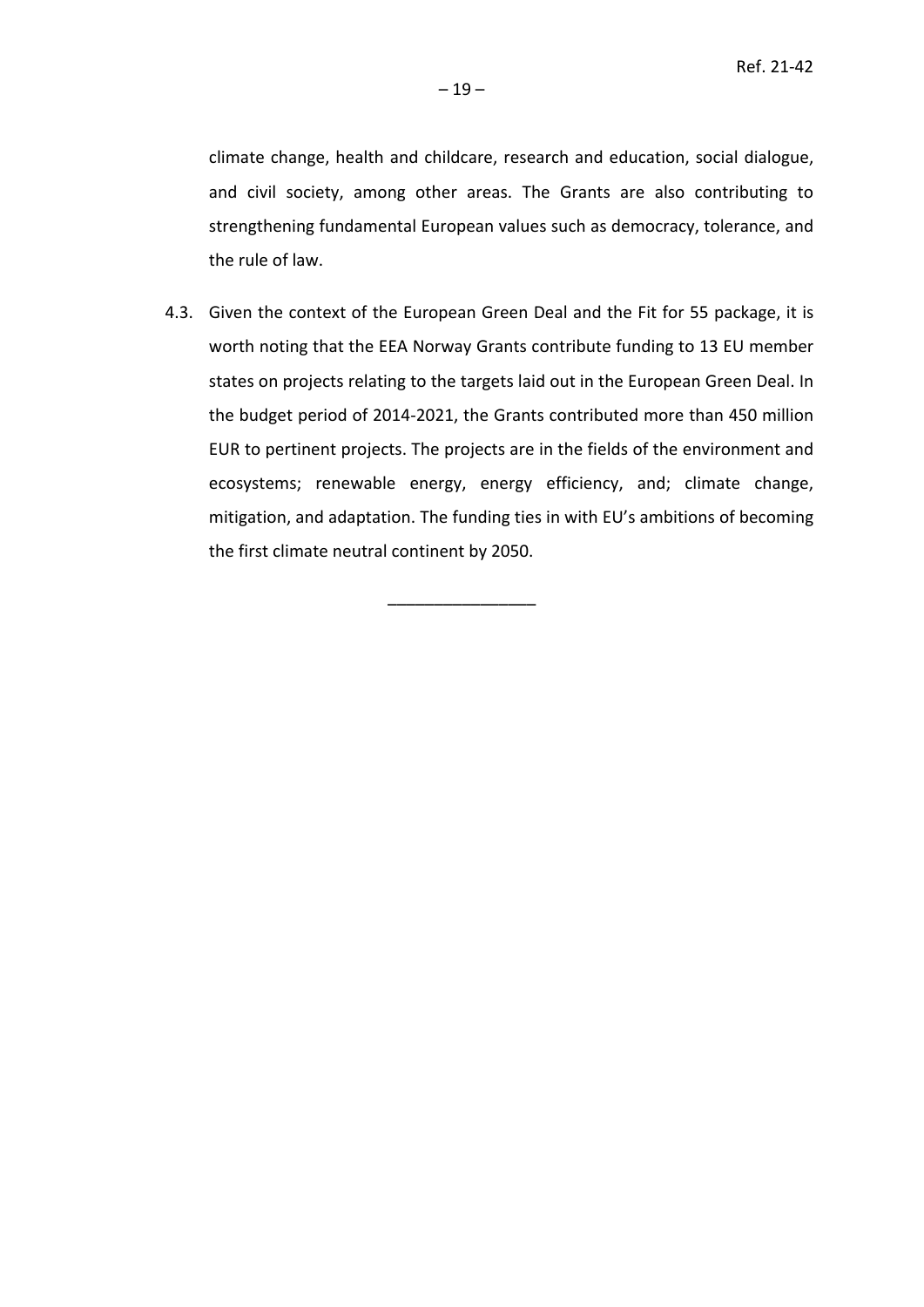# ANNEX I:

## *Table 1 Fit for 55 proposals and EEA relevance*

| Fit for 55 proposal                                                           | <b>Considered EEA relevant</b>   |
|-------------------------------------------------------------------------------|----------------------------------|
| COM(2021) 551 Directive on the<br>revision of the EU Emission Trading         | Marked as EEA relevant by the EU |
| System                                                                        |                                  |
| COM(2021) 552 Directive to phase out<br>free emission allowances for aviation | Possible EEA relevance           |
| COM(2021) 567 Decision to align with                                          | Possible EEA relevance           |
| the global Carbon Offsetting and<br>Reduction Scheme for International        |                                  |
| Aviation (CORSIA)                                                             |                                  |
| COM(2021) 555 Revised Effort Sharing<br>Regulation                            | Marked as EEA relevant by the EU |
| COM (2021) 554 Revised Regulation on<br>Land Use, Forestry and Agriculture    | Marked as EEA relevant by the EU |
| COM (2021) 557 Renewable Energy<br><b>Directive</b>                           | Marked as EEA relevant by the EU |
| COM (2021) 558 Energy Efficiency<br><b>Directive</b>                          | Marked as EEA relevant by the EU |
| COM (2021) 556 Stronger CO2<br>emissions standards for cars and vans          | Marked as EEA relevant by the EU |
| COM (2021) 561 ReFuelEU Aviation<br>Initiative                                | Marked as EEA relevant by the EU |
| COM (2021) 559 Revised Alternative<br><b>Fuels Infrastructure Regulation</b>  | Marked as EEA relevant by the EU |